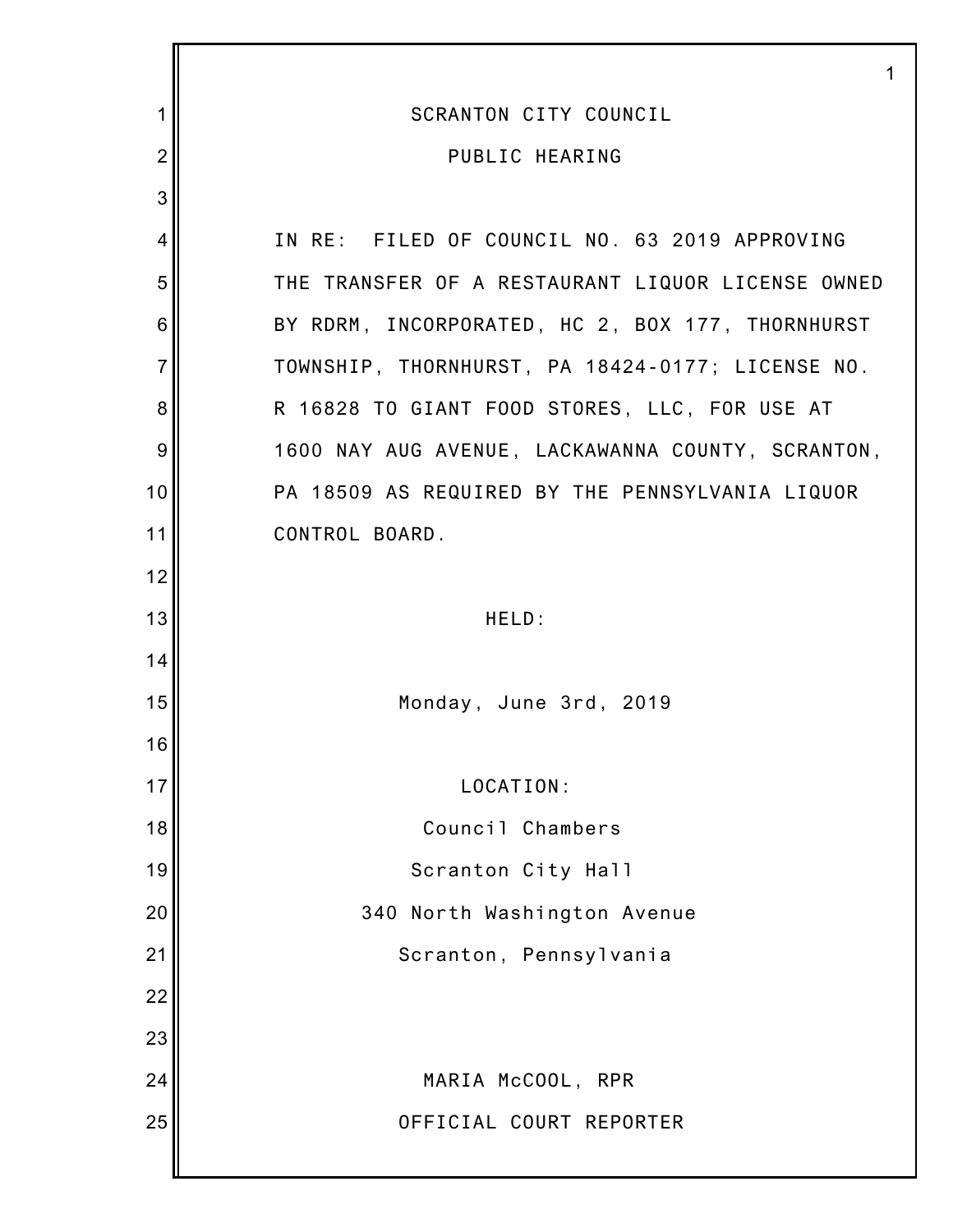1 2 3 4 5 6 7 8 9 10 11 12 13 14 15 16 17 18 19 20 21 22 23 24 25 2 MR. ROGAN: We call this public hearing to order. Roll call, please. MS. CARRERA: Mr. Perry. MR. PERRY: Here. MS. CARRERA: Mr. Donahue. Mr. Evans. MR. EVANS: Here. MS. CARRERA: Mr. Gaughan. MR. GAUGHAN: Here. MS. CARRERA: Mr. Rogan. MR. ROGAN: Here. MS. REED: The purpose of said public hearing is to hear testimony and discuss the following: FILED OF COUNCIL NO. 63 2019 APPROVING THE TRANSFER OF A RESTAURANT LIQUOR LICENSE OWNED BY RDRM, INCORPORATED, HC 2, BOX 177, THORNHURST TOWNSHIP, THORNHURST, PA 18424-0177; LICENSE NO. R 16828 TO GIANT FOOD STORES, LLC, FOR USE AT 1600 NAY AUG AVENUE, LACKAWANNA COUNTY, SCRANTON, PA 18509 AS REQUIRED BY THE PENNSYLVANIA LIQUOR CONTROL BOARD. MR. ROGAN: Our first and only speaker is Ellen Freeman. MS. FREEMAN: My name is Ellen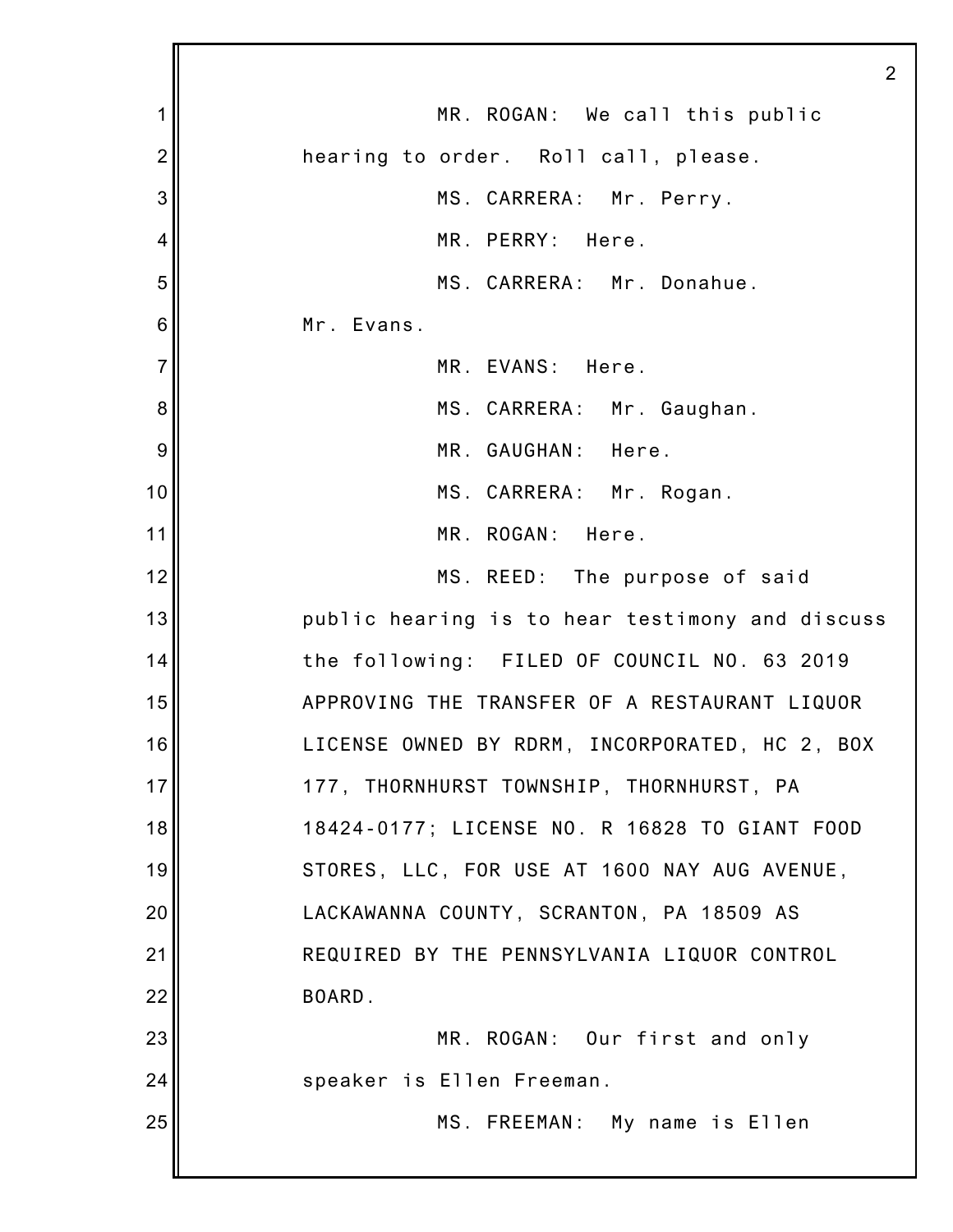|                | 3                                               |
|----------------|-------------------------------------------------|
| 1              | Freeman. I'm the attorney for Giant Food        |
| $\overline{2}$ | Stores. And you have in front of you an         |
| 3              | exhibit that was passed out prior to the        |
| 4              | hearing.                                        |
| 5              | It's just a floor plan of the                   |
| 6              | grocery store as well as an enlarged portion of |
| $\overline{7}$ | what it will look like after a remodel. Giant   |
| 8              | Food Stores does plan to include a cafe in the  |
| 9              | front right-hand side of the grocery store      |
| 10             | which will have seating and food options for    |
| 11             | patrons.                                        |
| 12             | And they'll also have that liquor               |
| 13             | license there in order to sell beer and wine to |
| 14             | go primarily for takeout. That's typically      |
| 15             | their business. Although they did allow for     |
| 16             | on-premise consumption. They do limit that      |
| 17             | though. The customer is only permitted to       |
| 18             | consume two standard pours of beer in one       |
| 19             | sitting.                                        |
| 20             | In addition to that, the policy is              |
| 21             | the customer must have purchased a food item to |
| 22             | actually have a dine-in inexperience.           |
| 23             | Customers cannot take the beer throughout the   |
| 24             | grocery store. It is limited to that seating    |
| 25             | in the gray shaded area.                        |
|                |                                                 |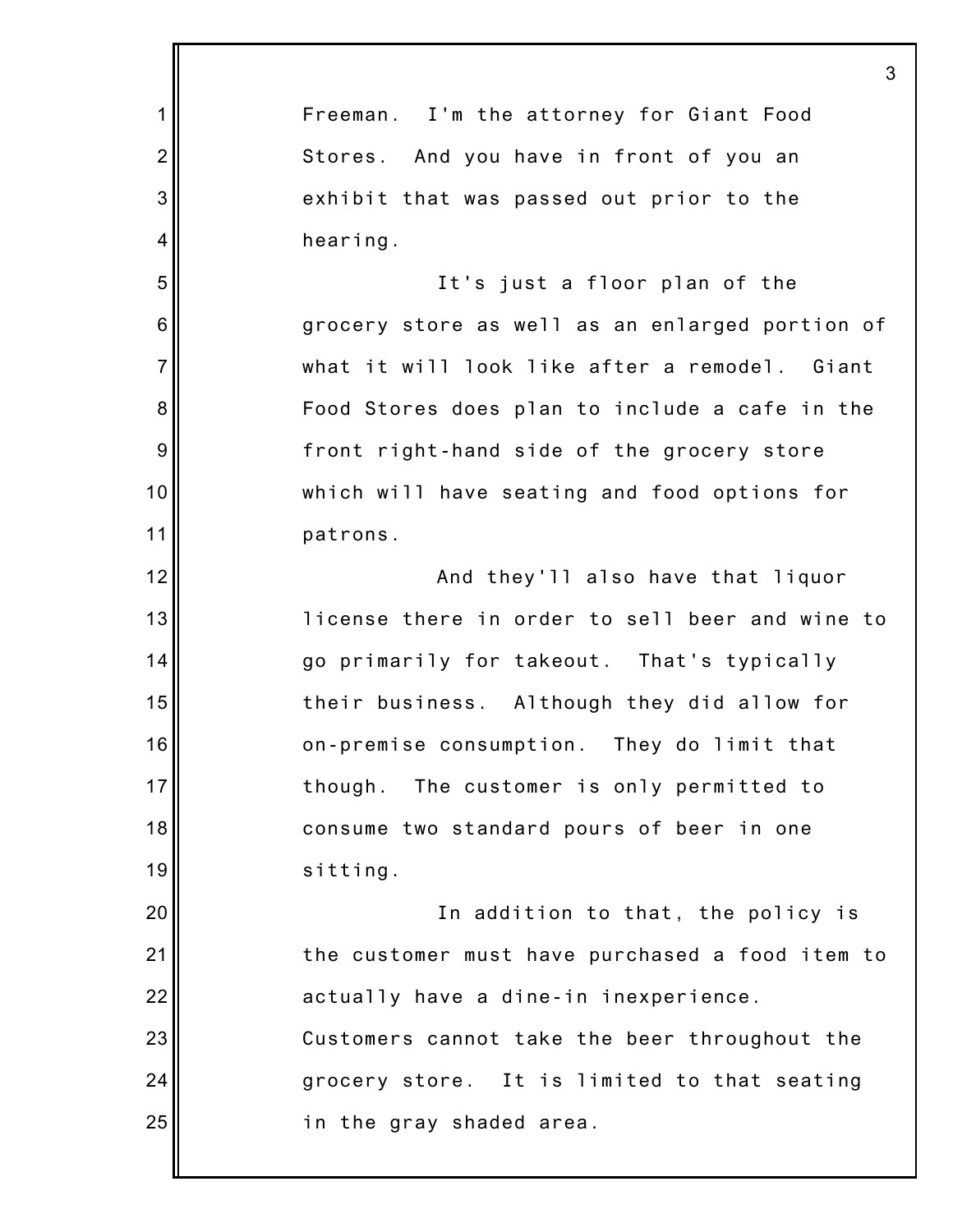|                 | 4                                               |
|-----------------|-------------------------------------------------|
| 1               | They're going to employ 100 percent             |
| $\overline{2}$  | carding policies. No matter what your age,      |
| 3               | you'll be carded by an associate within that    |
| 4               | licensed area. And they also have limited       |
| 5               | hours of operation for their alcohol sales.     |
| $6\phantom{1}6$ | So it's going to be limited from                |
| $\overline{7}$  | Monday through Saturday from 7 a.m. to 10 p.m.; |
| 8               | and from Sunday from 9 a.m. to 10 p.m. And at   |
| 9               | 10 p.m. each evening when the alcohol sales     |
| 10              | have ceased, the register that's located on     |
| 11              | that gray shaded area will no longer be         |
| 12              | employed by anyone.                             |
| 13              | And then all of the cold beer doors             |
| 14              | will actually physically lock so that the       |
| 15              | product is locked up at the end of the selling  |
| 16              | period. While the grocery store may still be    |
| 17              | open, the alcohol sales will have ceased for    |
| 18              | the evening.                                    |
| 19              | I'm just going to keep it short                 |
| 20              | tonight. But if there is any questions from     |
| 21              | Council members, please let me know.            |
| 22              | MR. ROGAN: Thank you.                           |
| 23              | MR. EVANS: Now, do you have these               |
| 24              | in any of your other stores?                    |
| 25              | MS. FREEMAN: Yes, Giant Food Stores             |
|                 |                                                 |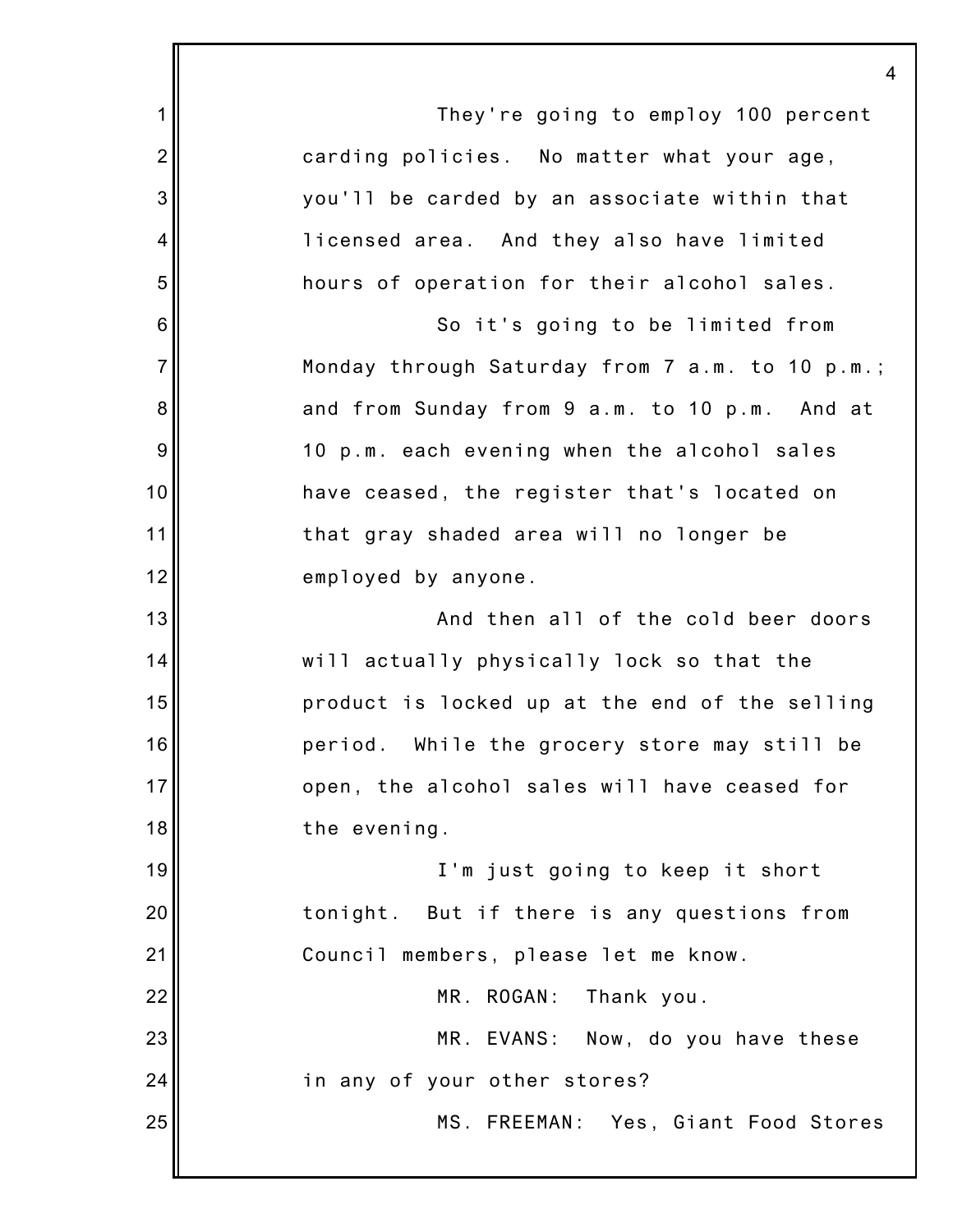1 2 3 4 5 6 7 8 9 10 11 12 13 14 15 16 17 18 19 20 21 22 23 24 25 5 currently has 98 open and operating locations in Pennsylvania with liquor licenses in some format. MR. EVANS: The policy you mentioned about having two beers while you're sitting there, is that a company policy or is that an LCB rule? MS. FREEMAN: That is a company policy that they've employed across their 98 other stores. They found it's very infrequent that they have anyone consume alcohol. It's about 2 percent of their sales at the other locations. So they're really not anticipating a lot. MR. ROGAN: Anyone else? Thank you. MS. FREEMAN: Thank you. MR. ROGAN: Is there anyone else who would like to address Council on this issue? (No response.) MR. ROGAN: If not, this meeting is adjourned.